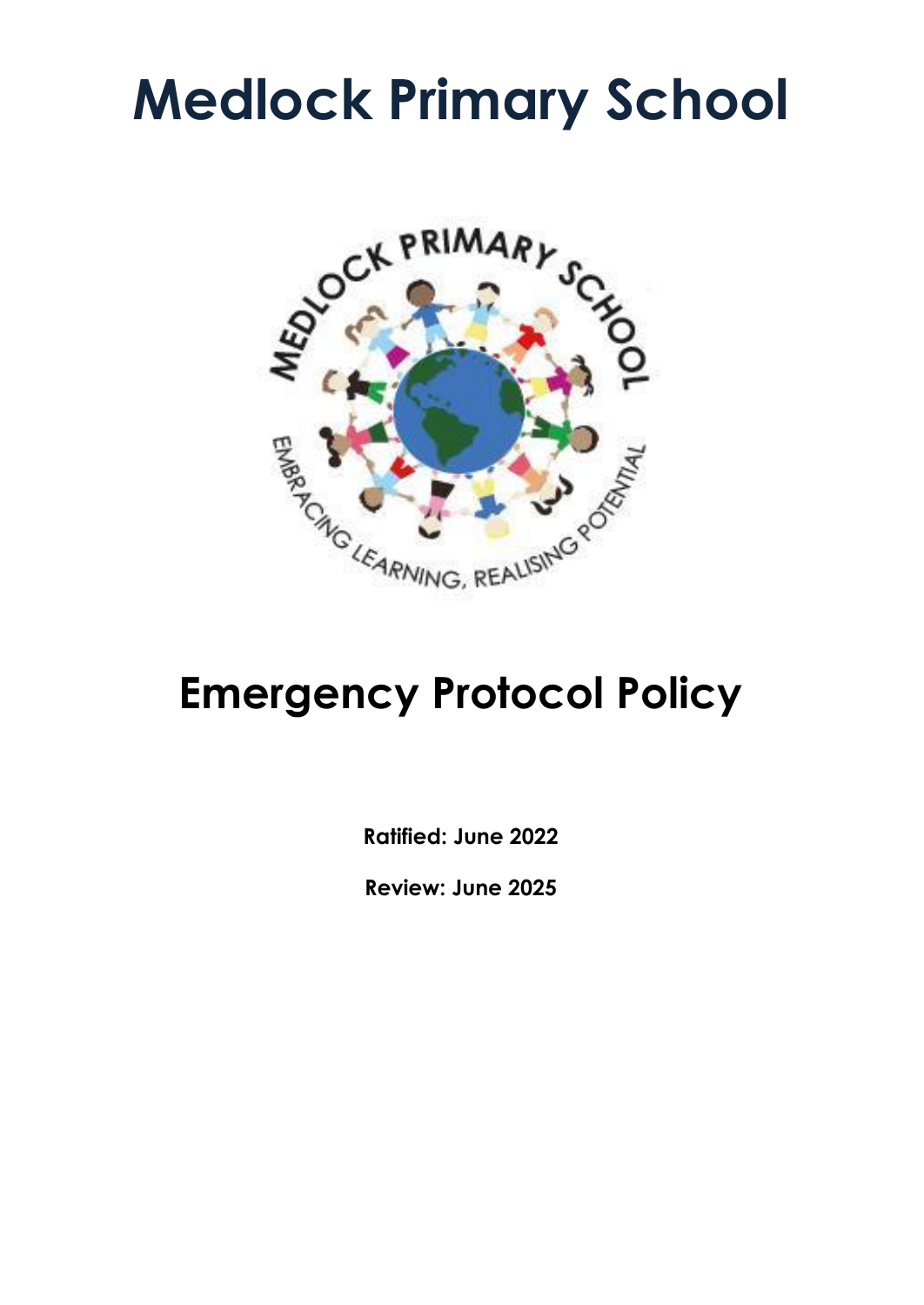#### **Rationale**

The procedure is to be followed in the event of any threat or incident that puts the staff and children of Medlock Primary School in direct danger of harm. This includes but is not exclusive to;

- An incident or civil disturbance in the local community which poses a risk to school;
- An intruder on the site with the potential to pose a risk to the staff and/or children;
- Local risk of air pollution, such as a smoke plume or gas cloud
- A major fire in the vicinity of the school;
- A dangerous dog roaming loose.

At its core, this procedure adheres to the 'stay safe' principles as published by The NaCTSO, summarised as follows;

**Run**: escape the incident safely and bring others with you

**Hide**: when it isn't possible to escape safely, find cover

**Tell:** call 999 and share information with the police

### **Full and Partial Lockdowns**

A partial lockdown is used where there is a potential threat to the school necessitating all staff and pupils being brought inside the building. Partial movement inside the building would be permissible as this would not increase any threat or risk. A full lockdown is where there is an immediate threat and all activity ceases. In a full lock down the run and/or hide 'stay safe' principles are paramount.

In any lockdown situation, it will be made fully clear to staff whether it is a full or partial lockdown.

## **Decision Making - When is a lockdown triggered?**

Partial lockdowns will be triggered at the point a risk is identified. Risks can be identified directly by staff (for instance a large fire is seen in the locality and smoke and/or potentially hazardous pollutants are being blown towards the school), through contact from other agencies (Police notification of active criminal / anti-social behaviour in the direct vicinity of the school) or through media outlets reporting risk, such as weather warnings.

Full lockdowns will only be triggered by perceived immediate risk visible to school staff or by direction by the emergency services.

All staff are obliged to be vigilant and report any perceived risks. When staff identify a risk they must immediately raise it with any or all of the following staff: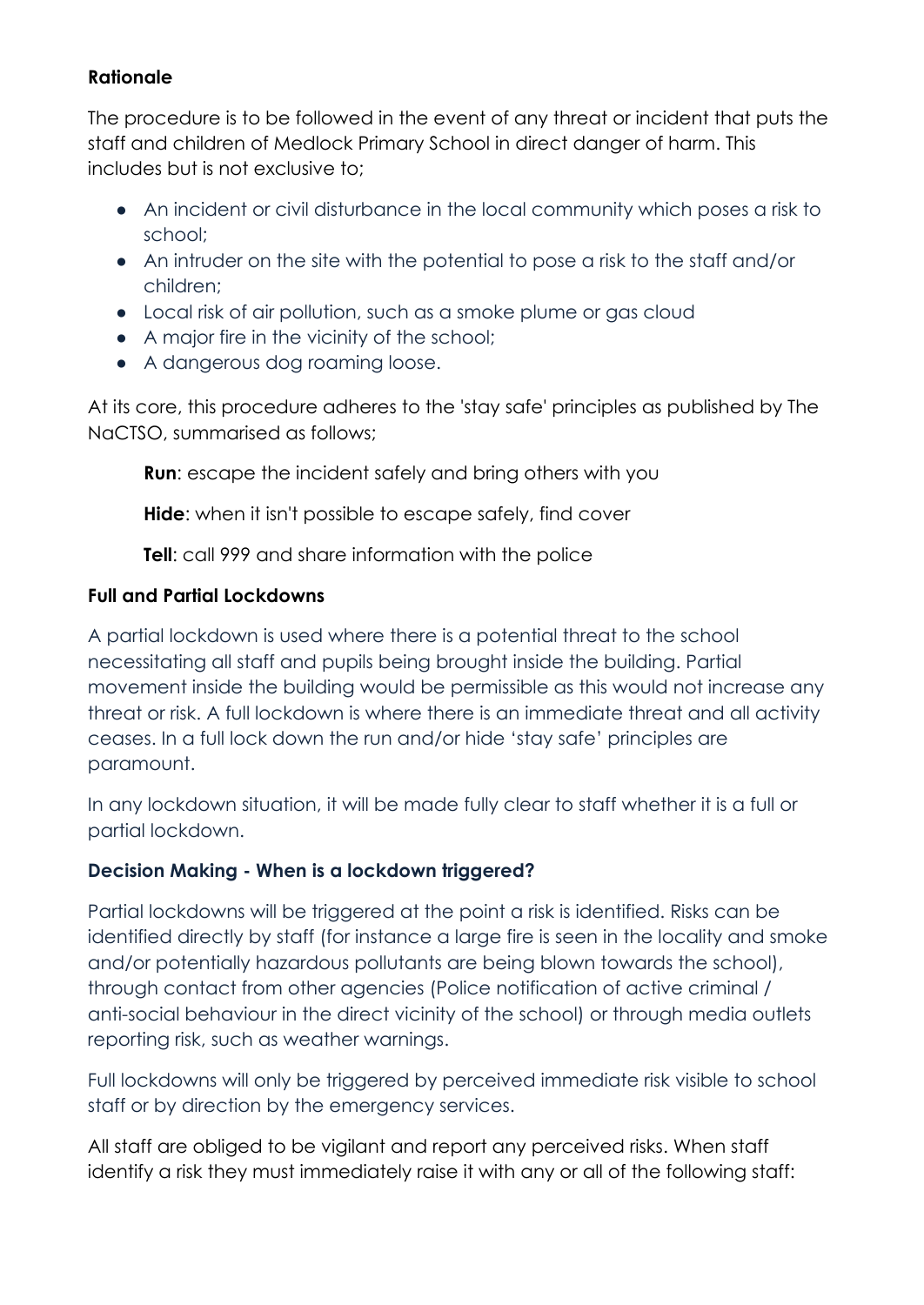- the Headteacher,
- the Deputy Headteacher,
- an Assistant Headteacher,
- the Administrator,
- the Caretaker.

A decision will then be made to trigger either a partial or full lockdown.

#### **Signal**

As soon as a lock down is initiated a member of the office team will communicate this to the school via the intercom system by using the following phrases;

- **blue car** for a full lockdown
- **partial blue car** for a partial lockdown
- **The blue car has gone** to announce the lockdown is over

At no point should the fire alarm be used as this immediately unlocks all security doors. Equally, fire evacuation routes could place some pupils and staff in the pathway of the perceived threat.

#### **Process**

Once a lockdown has been initiated, the following plan should be followed.

| Plan                                                                                   |                                                                                                                                                                                                                                                                                                                                                                                                                                                                                                                                             |  |  |  |  |
|----------------------------------------------------------------------------------------|---------------------------------------------------------------------------------------------------------------------------------------------------------------------------------------------------------------------------------------------------------------------------------------------------------------------------------------------------------------------------------------------------------------------------------------------------------------------------------------------------------------------------------------------|--|--|--|--|
| <b>Staff responsibilities</b>                                                          |                                                                                                                                                                                                                                                                                                                                                                                                                                                                                                                                             |  |  |  |  |
| <b>Headteacher</b>                                                                     | Ensure Office staff complete safety measures,<br>Ensure site staff complete safety measures,<br>Ensure emergency services are contacted at the<br>earliest opportunity.                                                                                                                                                                                                                                                                                                                                                                     |  |  |  |  |
| Headteacher<br>Deputy<br><b>Headteacher</b><br><b>Assistant</b><br><b>Headteachers</b> | 1. Deputise for the Headteacher in their absence,<br>2. Ensure all teaching staff are supported in implementing<br>the lockdown - including where appropriate,<br>evacuation of the school building,<br>3. Secure all doors - where appropriate,<br>4. Partial lockdown - UK Reinforce the signal verbally to<br>give further information and instruction as appropriate,<br>5. Full lockdown - Reinforce the signal verbally to give<br>further information and instruction as appropriate<br>including the initiation of full evacuation, |  |  |  |  |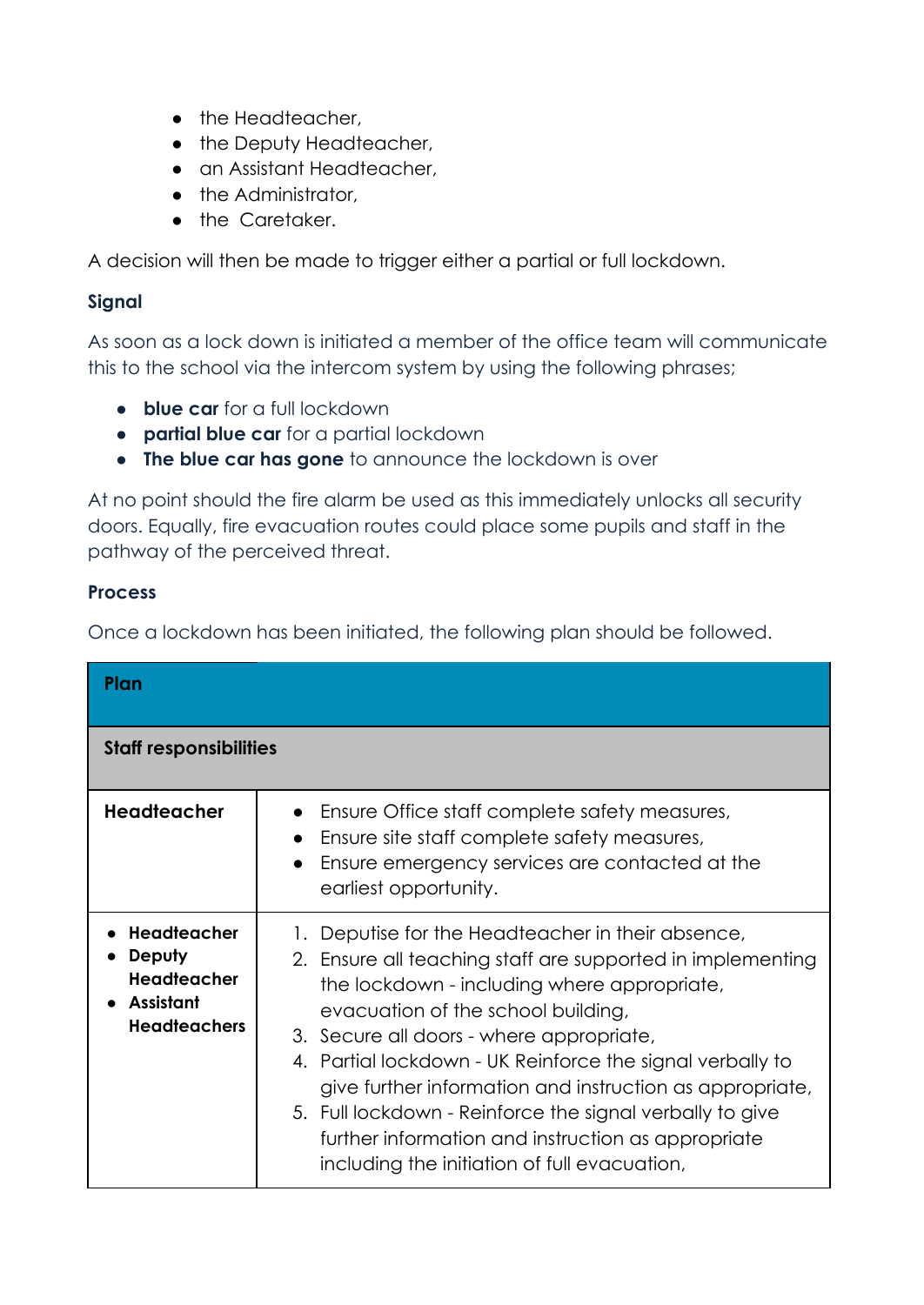|                                    | 6. Support children to leave the school hall to a place of<br>safety (where appropriate),<br>7. Ensure lockdown is communicated to all staff on the<br>playgrounds / clear the playgrounds.<br>8. In the event that the building needs to be immediately<br>evacuated, direct staff and children to the appropriate<br>exit point,<br>9. In the event that the building needs to be immediately<br>evacuated, complete the final sweep after the classes<br>are clear to ensure full evacuation. |
|------------------------------------|--------------------------------------------------------------------------------------------------------------------------------------------------------------------------------------------------------------------------------------------------------------------------------------------------------------------------------------------------------------------------------------------------------------------------------------------------------------------------------------------------|
| <b>Caretaker</b>                   | 1. Establish the nature of the lockdown - report to the<br>school office immediately.<br>2. Secure the building (doors and windows etc) in line<br>with the perceived threat - as appropriate.<br>3. In the event of evacuation, ensure evacuation routes<br>are clear, including the opening of any gates needed<br>for expedient egress to a place of safety.                                                                                                                                  |
| <b>Teachers</b>                    | 1. Classrooms - enforce lockdown in line with<br>communicated information,<br>2. Playground / School Hall/ Music Room / Computer<br>Room - immediately return children to classrooms /<br>prepare for grounds evacuation,<br>3. Staffroom / PPA time - immediately return to their class<br>and support the lockdown procedures.                                                                                                                                                                 |
| <b>Lockdown</b>                    |                                                                                                                                                                                                                                                                                                                                                                                                                                                                                                  |
| <b>Assembly</b><br>points          | 1. Classrooms - Each class returns to or stays in their<br>classrooms.<br>2. Fire Muster point - Key Stage 1 playground<br>3. Ardwick Green Park - via the gate onto Coral Street<br>from the Key Stage 1 playground.                                                                                                                                                                                                                                                                            |
| Entrance and<br><b>Exit points</b> | Foundation Stage - all rooms.<br>1. Internal Lockdown - All children are brought in through<br>the room entrance and all doors and windows are fully<br>secured.<br>2. Evacuation - Nursery 1 and 2 children and placed into<br>key worker groups. When a safe path and muster point                                                                                                                                                                                                             |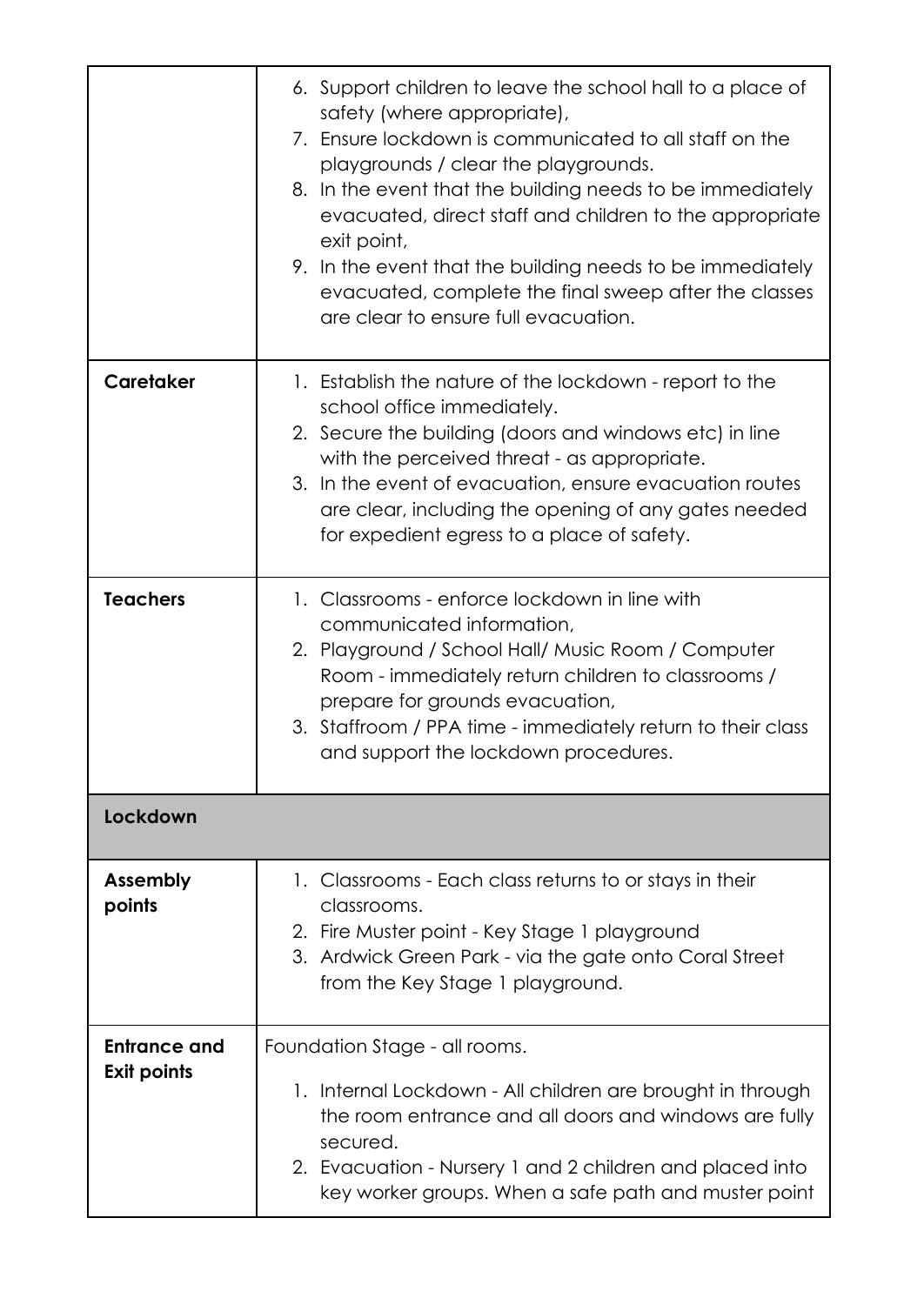|                               | is communicated, they then follow the path directed<br>to the muster point.                                                                                                                                                                                                                                                                                                                                                                                                                                                                                                                                                                                                            |  |  |  |  |
|-------------------------------|----------------------------------------------------------------------------------------------------------------------------------------------------------------------------------------------------------------------------------------------------------------------------------------------------------------------------------------------------------------------------------------------------------------------------------------------------------------------------------------------------------------------------------------------------------------------------------------------------------------------------------------------------------------------------------------|--|--|--|--|
|                               | Key Stage 1 and 2                                                                                                                                                                                                                                                                                                                                                                                                                                                                                                                                                                                                                                                                      |  |  |  |  |
|                               | 1. Partial Lockdown - All children return to classrooms and<br>windows are secured. All corridor doors are secured.<br>Emergency movement on the corridor is permitted if<br>supervised by adults.<br>2. Full Lockdown - All children return to their classrooms.<br>Windows and classroom doors are secured. All corridor<br>doors are secured.<br>3. Evacuation - From Classrooms, teachers will be given<br>direction for evacuation routes matched to known<br>factors to minimise risk. Teachers will follow these to the<br>indicated muster point. Doors should be secured after<br>egress from any area.                                                                       |  |  |  |  |
| Internal<br>communication     | All messages will be communicated either through the<br>schools tannoy system or through direct messages.                                                                                                                                                                                                                                                                                                                                                                                                                                                                                                                                                                              |  |  |  |  |
| Communication<br>with parents | 1. Partial lockdown - The Headteacher will take the<br>decision when to communicate a partial lockdown to<br>families. This will then be communicated via text<br>message via the schools comms package and/or<br>through seesaw.<br>2. Full Lockdown - Parents will be informed of a full lock<br>down at the earliest opportunity. This will be performed<br>by the Admin Assistant or Administrator. The reason for<br>the Lockdown will be given along with any relevant<br>information.<br>3. Evacuation - And evacuation will be communicated to<br>parents at the first safe opportunity. This will be either<br>through the school office (if safe to do so) or via<br>Seesaw. |  |  |  |  |
| <b>Additional</b><br>notes    | Where a child has an individual evacuation plan, the<br>principles of this plan should be followed when following this<br>procedure.                                                                                                                                                                                                                                                                                                                                                                                                                                                                                                                                                   |  |  |  |  |